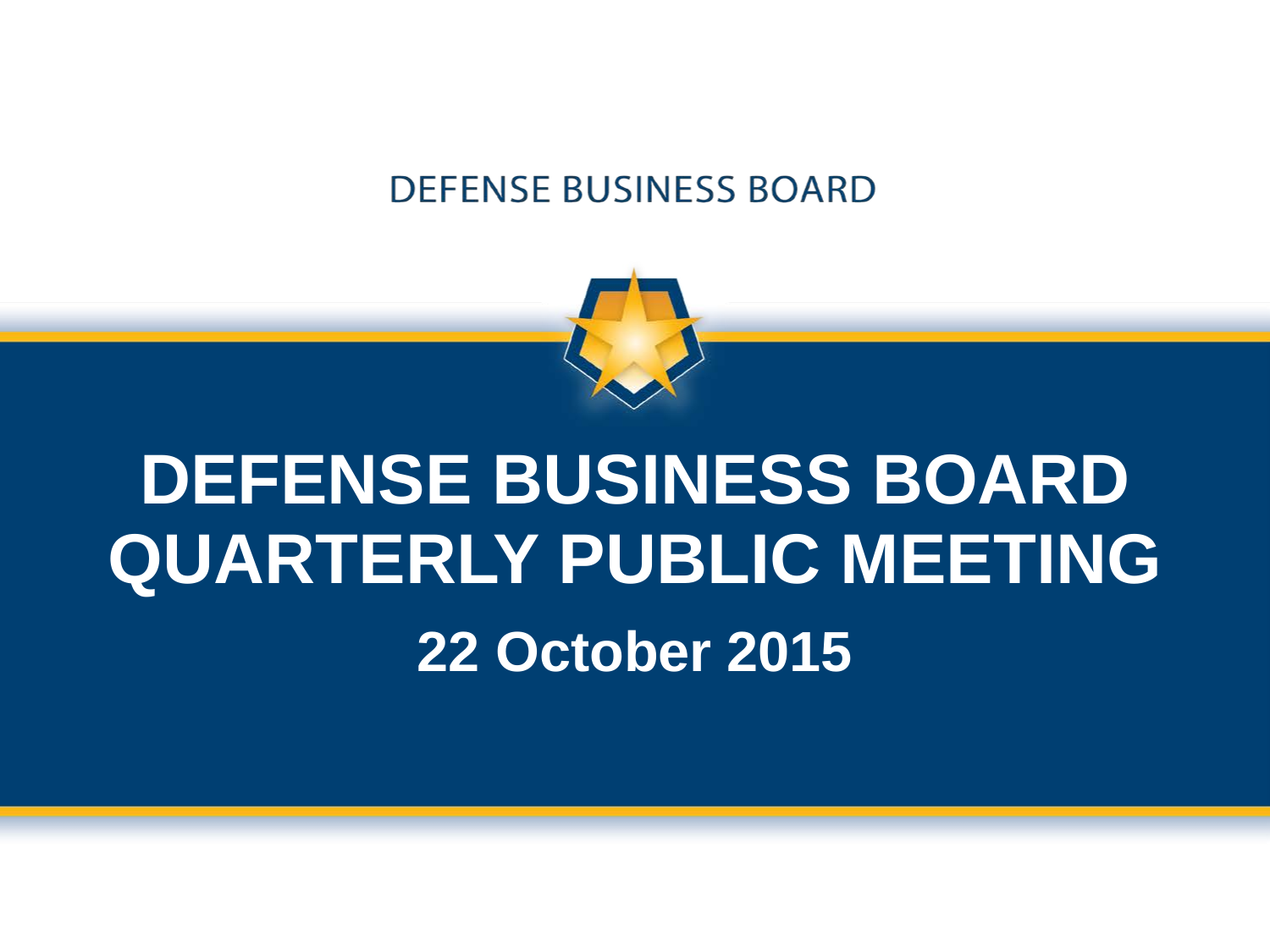# **DBB Public Meeting Agenda**

1:50– 1:55 PM\* Opening statement from Designated Federal Officer

- $1:55 2:20$  PM Public Updates on:
	- *"Logistics as a Competitive War Fighting Advantage," by Task Group Chair: Arnold Punaro*
	- *"Creating Virtual Consultancies: Engaging Talent (Innovative Culture Part II)," by Task Group Chair: Atul Vashistha*
	- *"Evaluation of Position of Under Secretary of Defense, Business Management and Information," by Task Group Member: Howard Cox*
	- *"Future Models for Federally Funded Research and Development Centers," by DBB Chair, Michael Bayer*
- 2:20 2:30 PM Public Statements (if time permits)
- 2:30 PM Adjourn Public Meeting

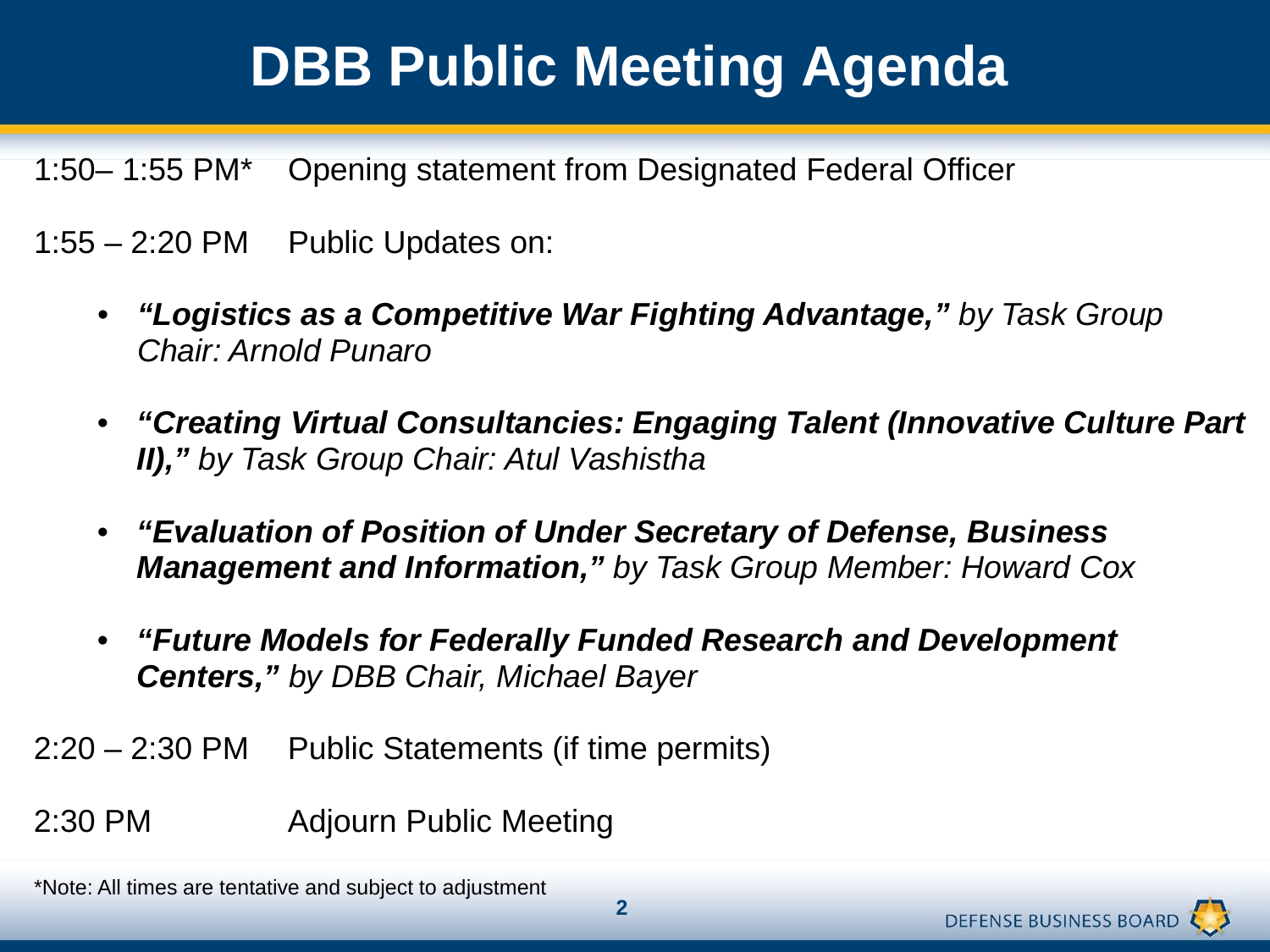

# **Logistics as a Competitive Warfighting Advantage** *Public Update*

**October 22, 2015 – Mr. Arnold Punaro**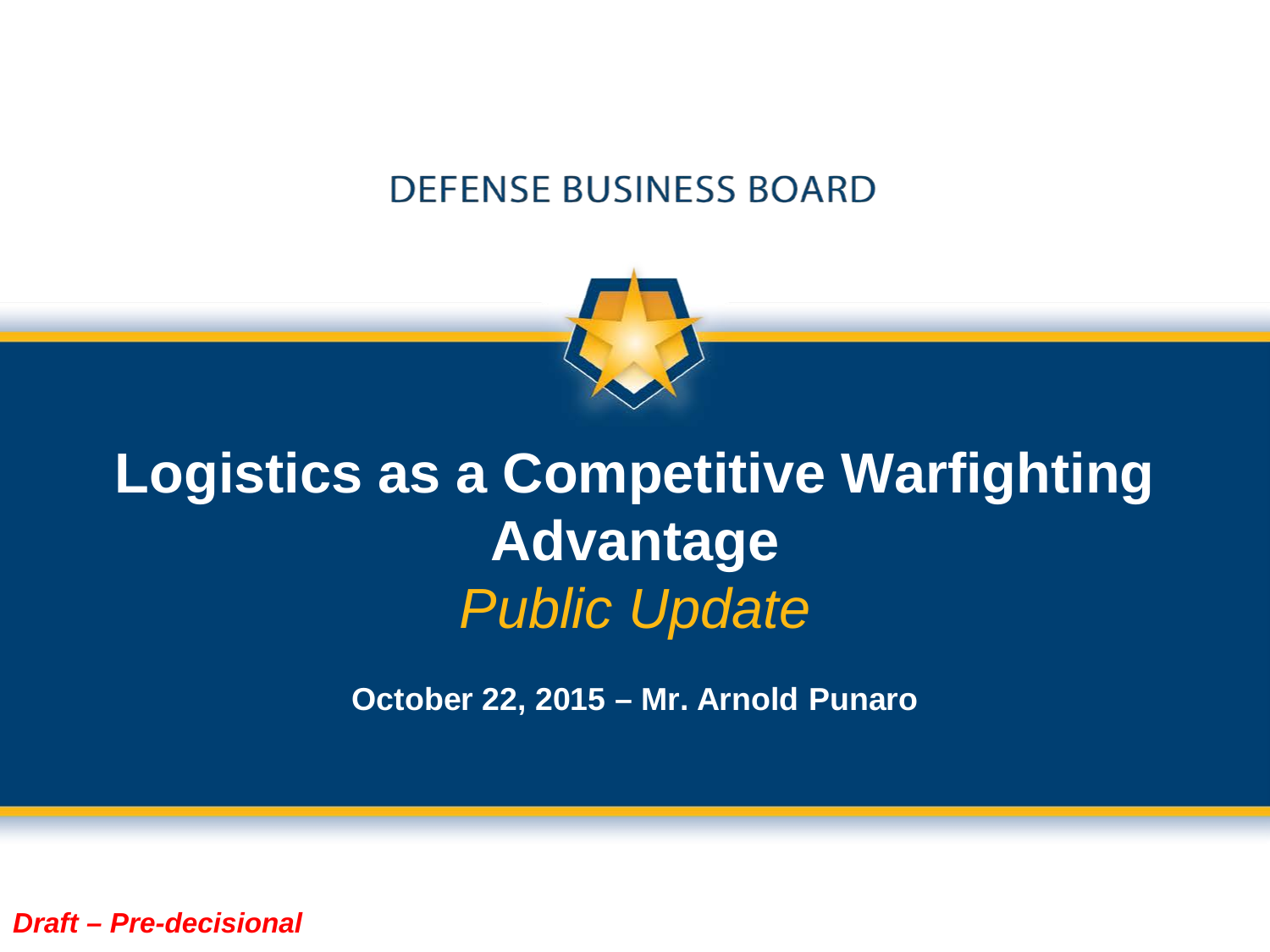# **Subject (Terms of Reference)**

The Department of Defense (DoD) operates one of the largest logistics enterprises in the world; its annual cost to operate and maintain is over \$170 billion, including supply, maintenance, and transportation.

This massive enterprise exists to support the "tip of the spear" and gives the U.S. a significant qualitative advantage over our adversaries…. While the enterprise has made significant progress the last several years reducing inventory and streamlining processes, additional opportunities exist.

> - *Virtual Consultancies TOR, signed 31 Jul 15 http://dbb.defense.gov/TaskGroups.aspx*

- Logistics Task Group will recommend actions the DoD should take to *optimize its logistics enterprise*, including:
	- Within governance structures
	- In inventory management; reducing annual operating costs
	- Activity prioritization and incentive structures
	- Proposed changes to legislation or policy

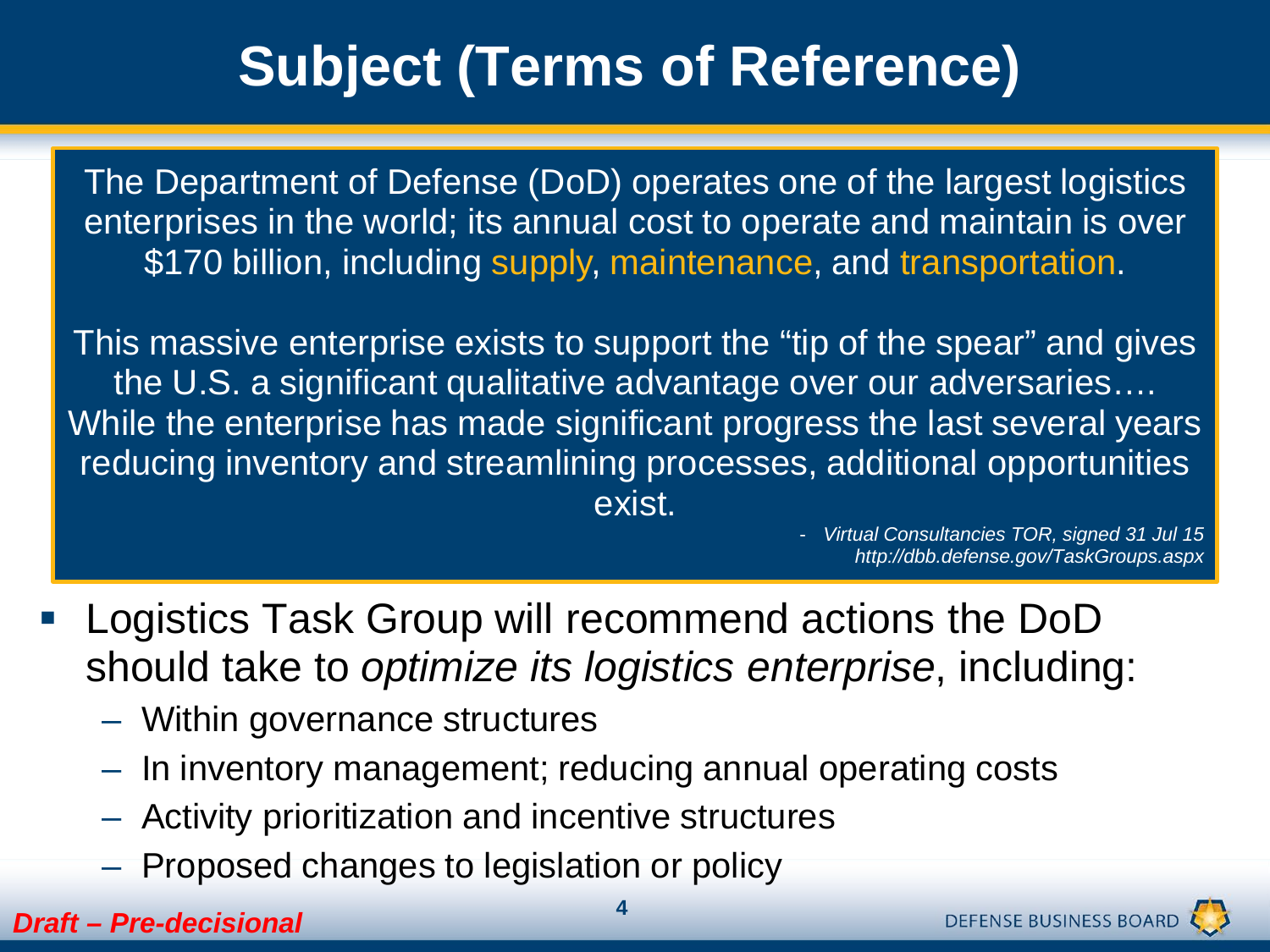### **Details**

- Task Group Members
	- Arnold Punaro (Lead)
	- Bill Phillips
	- John O'Connor
	- Lt Col Lisa Mabbutt (DBB Military Representative)
- Interviews underway
	- DoD: AT&L, Joint Staff, DLA, TRANSCOM, Service Logisticians
	- Studies / Think Tanks / Academia: DBB, DSB, GAO, Rand, NDU
	- Industry (TBD): Amazon, Walmart, FedEx, auto industry, others
- **Findings and recommendations due NLT 21 Apr, 2016** 
	- Aiming for actionable recommendations; mix of immediate/longer term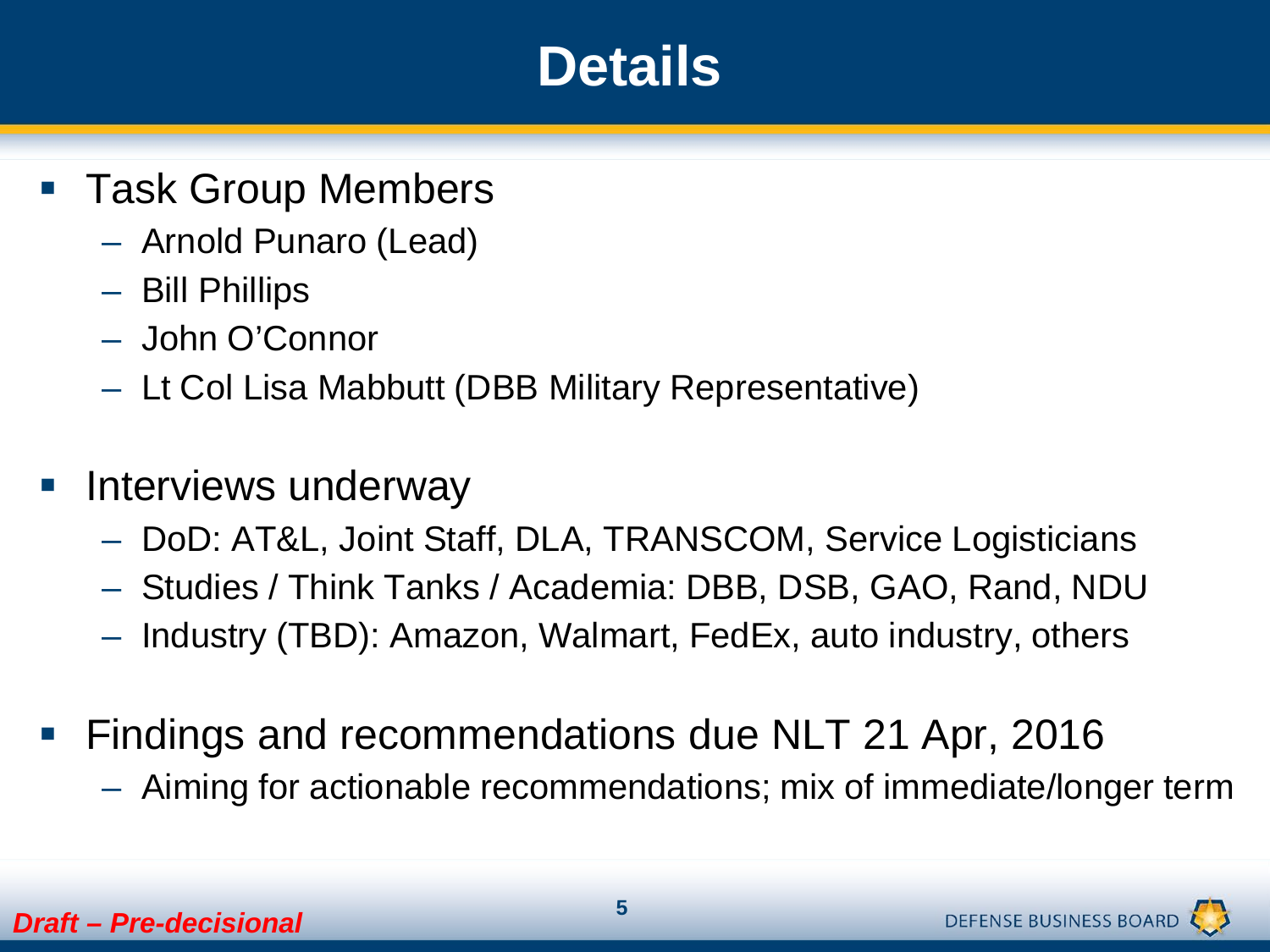

# **Innovative Culture, Part II: Virtual Consultancies – Engaging Talent** *Public Update*

**October 22, 2015 – Mr. Atul Vashistha**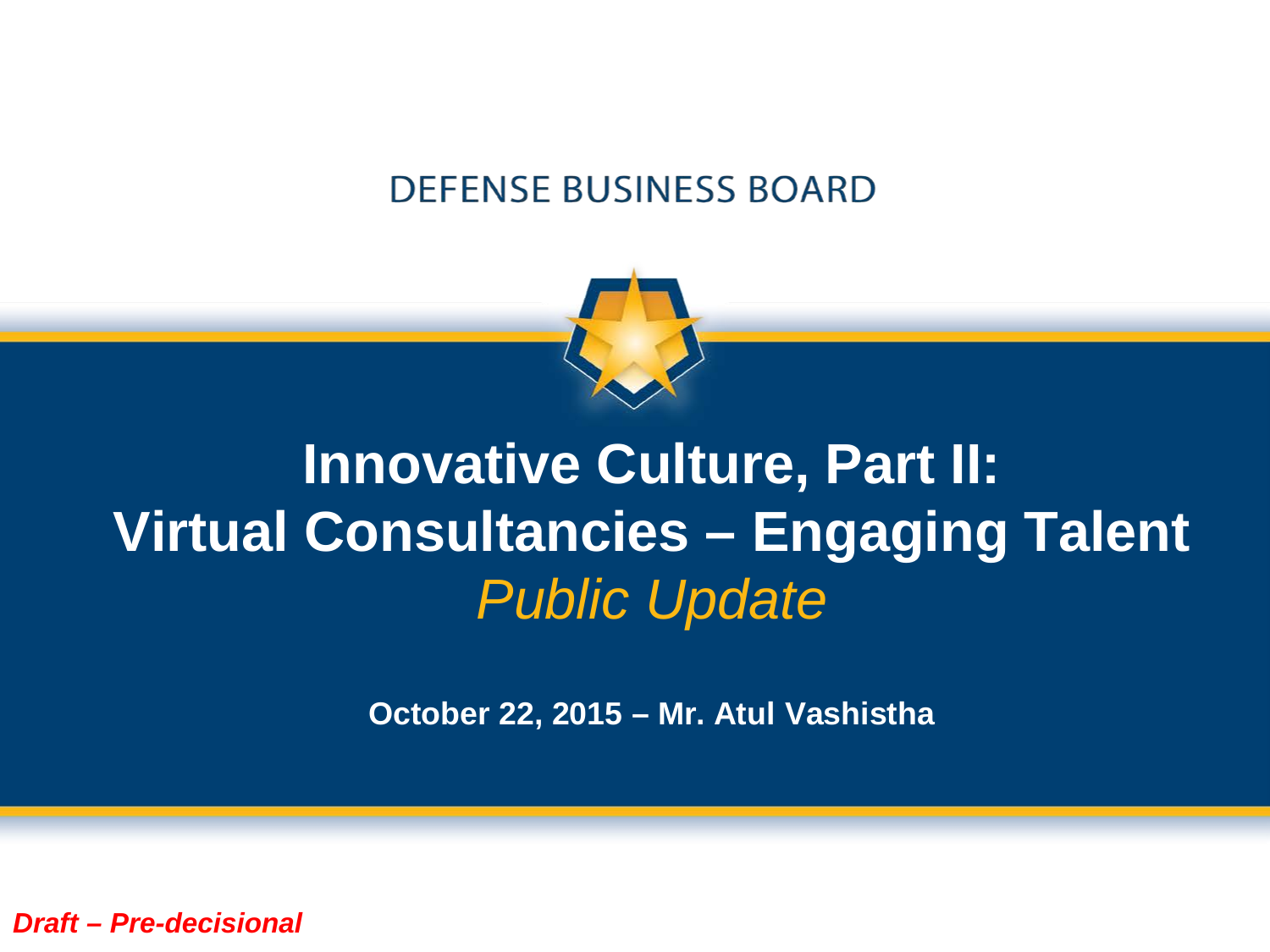# **Subject (Terms of Reference)**

- Innovative Culture, Part I
	- Focused on increasing DoD's engagement *outside* the Department
	- Engaged fairly senior levels within DoD O-6 / GS-15 and above
- **Virtual Consultancies (Innovative Culture, Part II)** 
	- **Aims to engage DoD** *internal* **talent**
	- **Across the spectrum of rank and position**

"The DBB should review and make recommendations on options for the DoD to engage and retain its best and brightest employees…. This effort should look to emphasize simplicity and inspire participation by any who can materially improve problem solving in the Department."

> - *Virtual Consultancies TOR, signed 31 Jul 15 http://dbb.defense.gov/TaskGroups.aspx*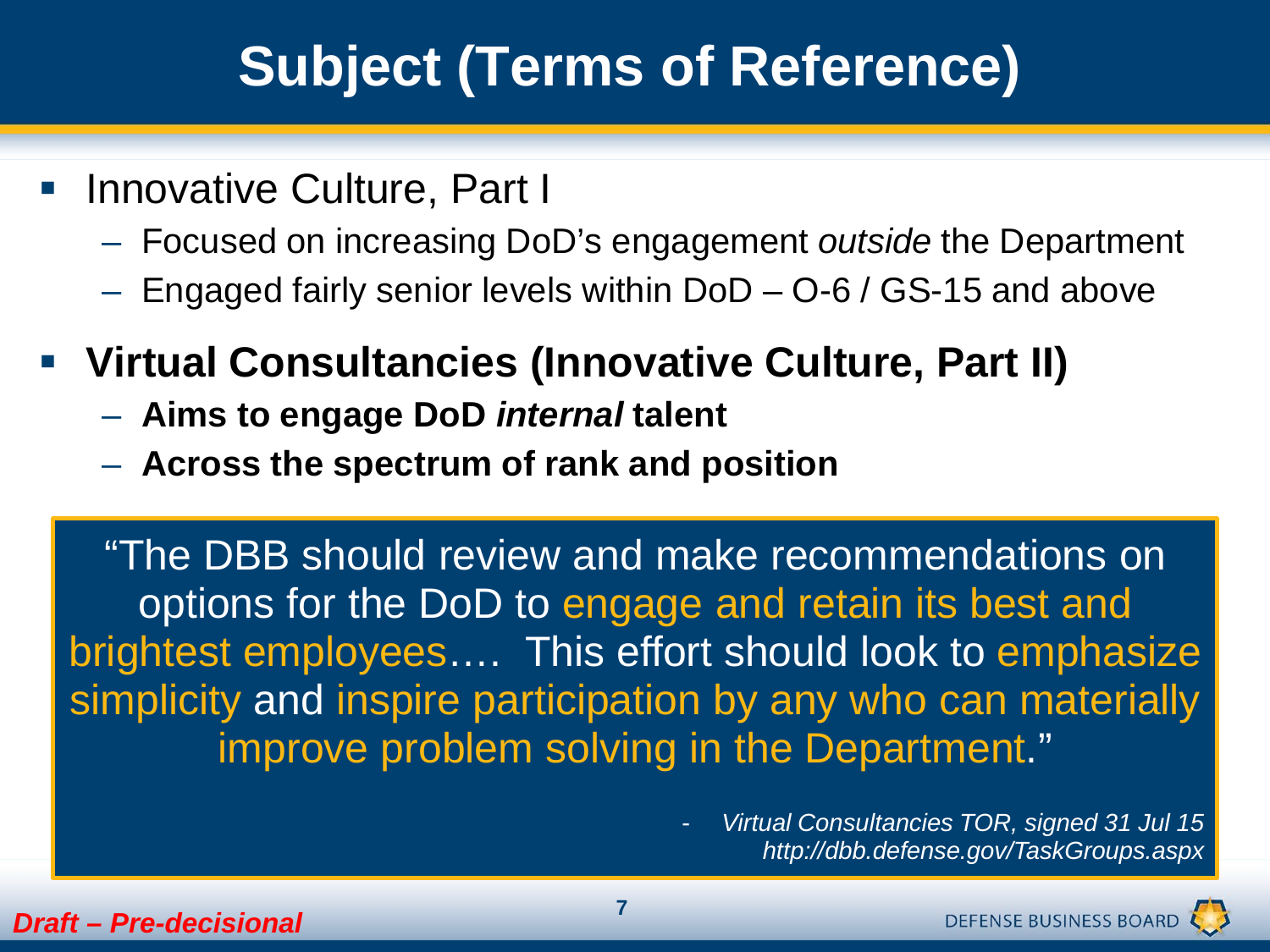### **Details**

- Task Group Members
	- Atul Vashistha (Lead)
	- Shelly Lazarus
	- Bill Swanson
	- Lt Col Lisa Mabbutt (Military Representative)
- Interviews underway
	- Departmental: CNIC, NIN
	- Think Tanks / Academia: CSIS
	- Industry: KPMG, GE, Raytheon, Ogilvy & Mather, United Health Care
- Findings and recommendations due NLT 21 Jan, 2016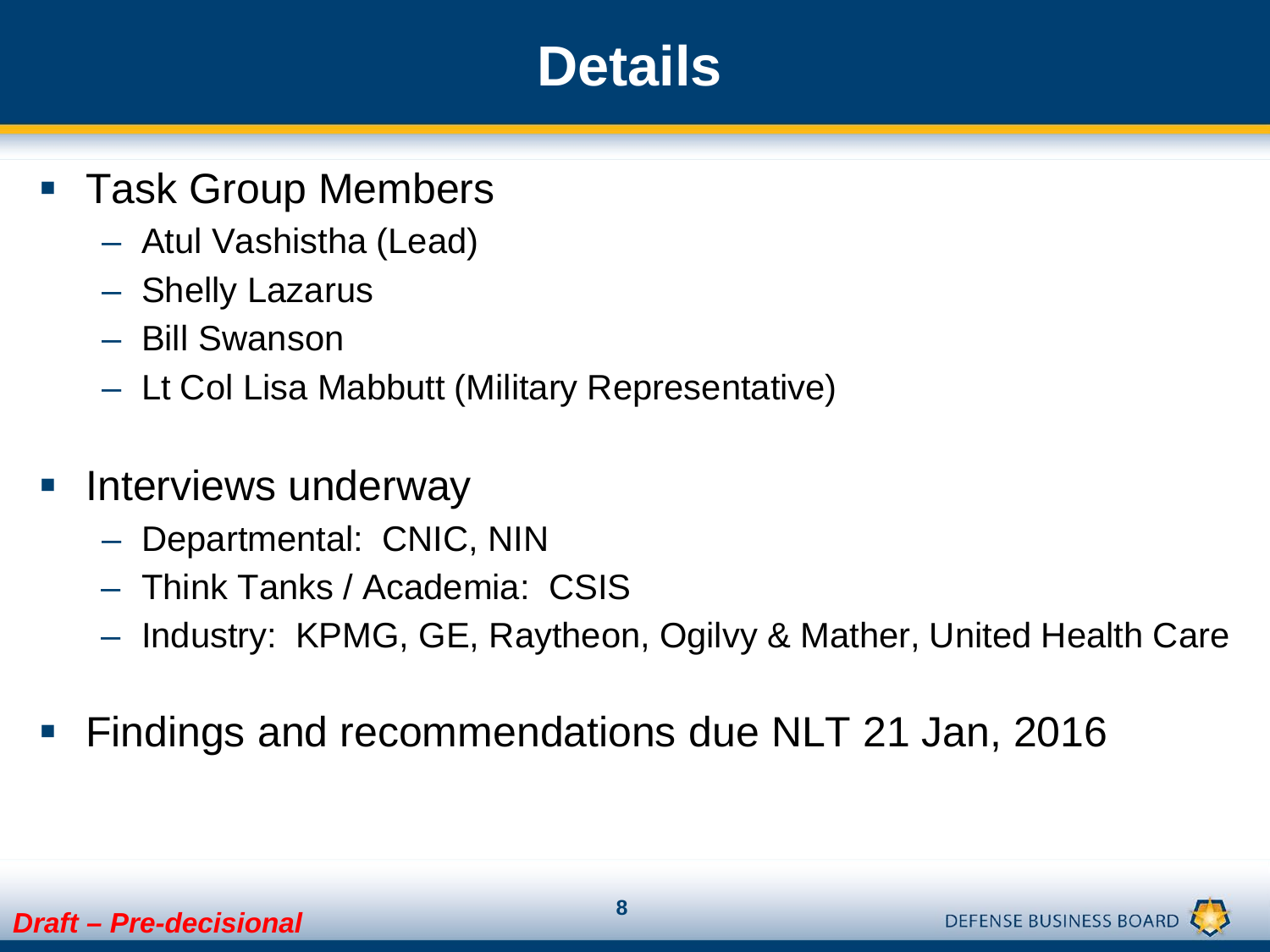

*Evaluation of Position of Under Secretary of Defense, Business Management and Information Public Update*

**October 22, 2015 – Mr. Howard Cox**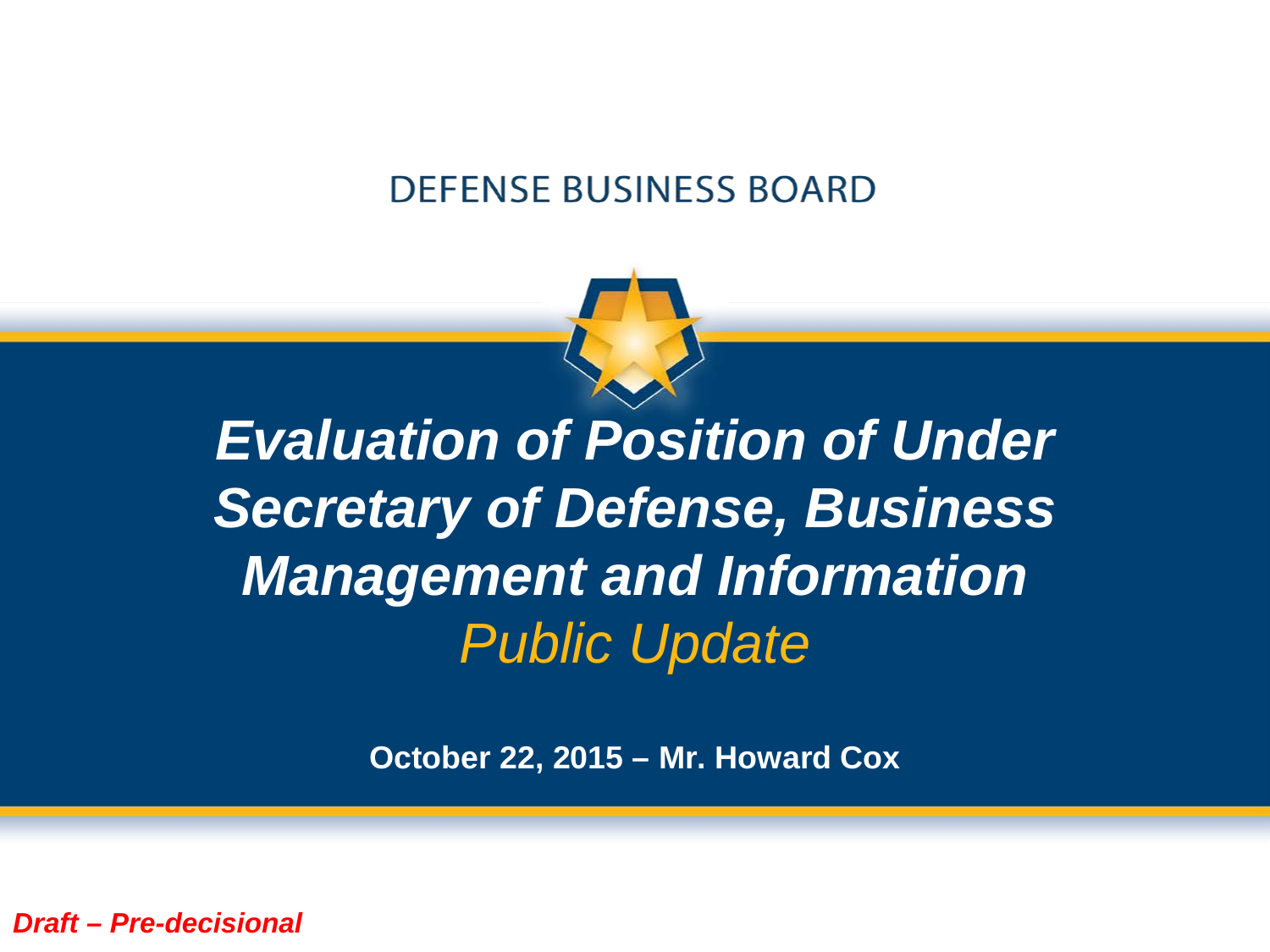### **Problem Statement**

How do we help the Defense Department respond to legislation directing the establishment of an Under Secretary of Defense for Business Management and Information in a way that meets congressional intent without creating additional bureaucracy?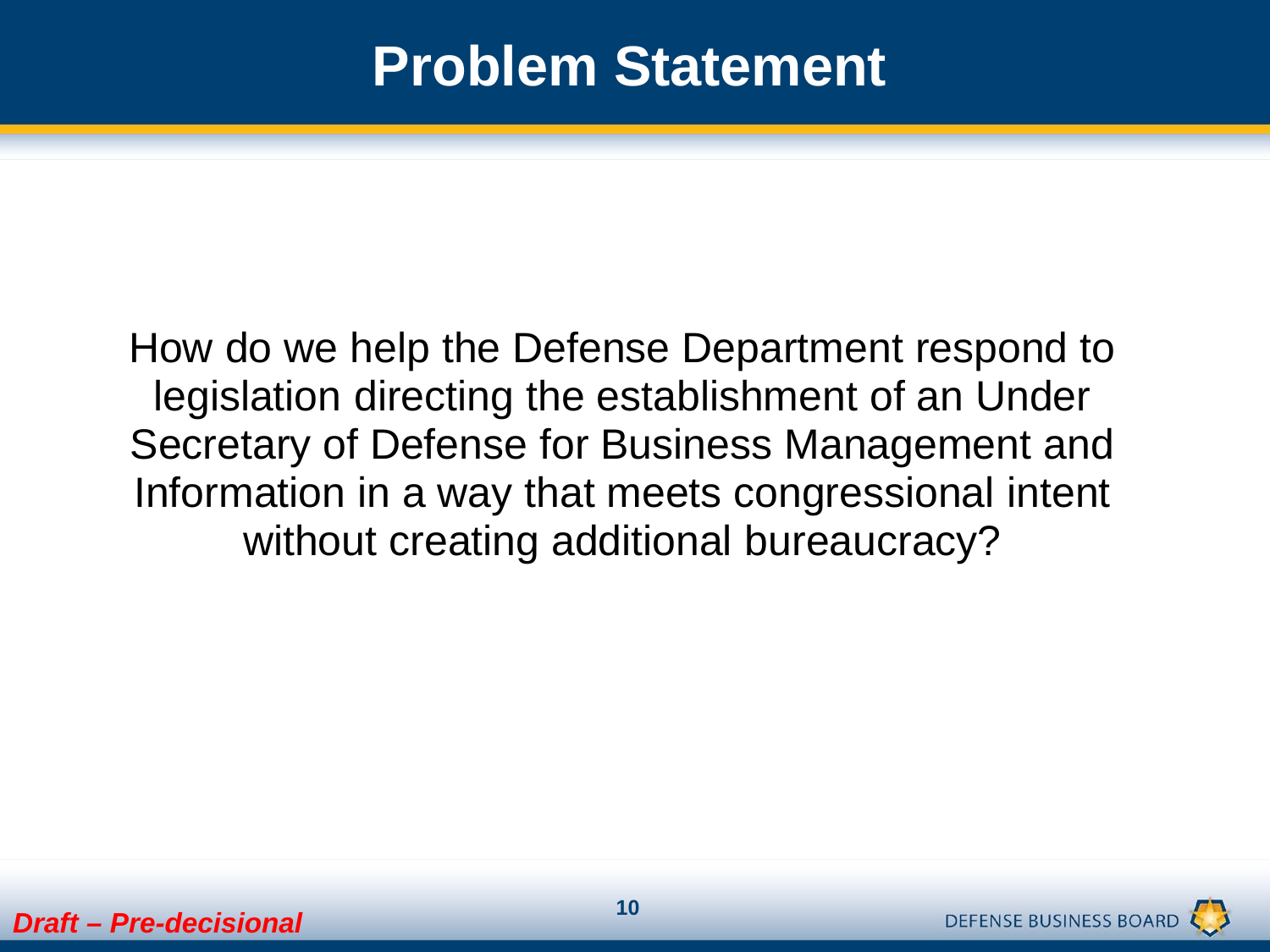# **Background**

■ For the last decade, Congress has continuously pressured the DoD to elevate its *internal management* function by reorganizing OSD to strengthen business transformation efforts;

- Multiple reports have identified both progress and shortfalls:
	- **GAO** (e.g. *DoD has Taken Some Steps to Address Weaknesses, but Additional Actions are Needed*, Feb '15)
	- **IDA** (e.g. *Does DoD Need a Chief Management Officer?* Dec '06
	- **DBB** (e.g. *Creating a Chief Management Office in the Department of Defense Task Group Report*, May '06)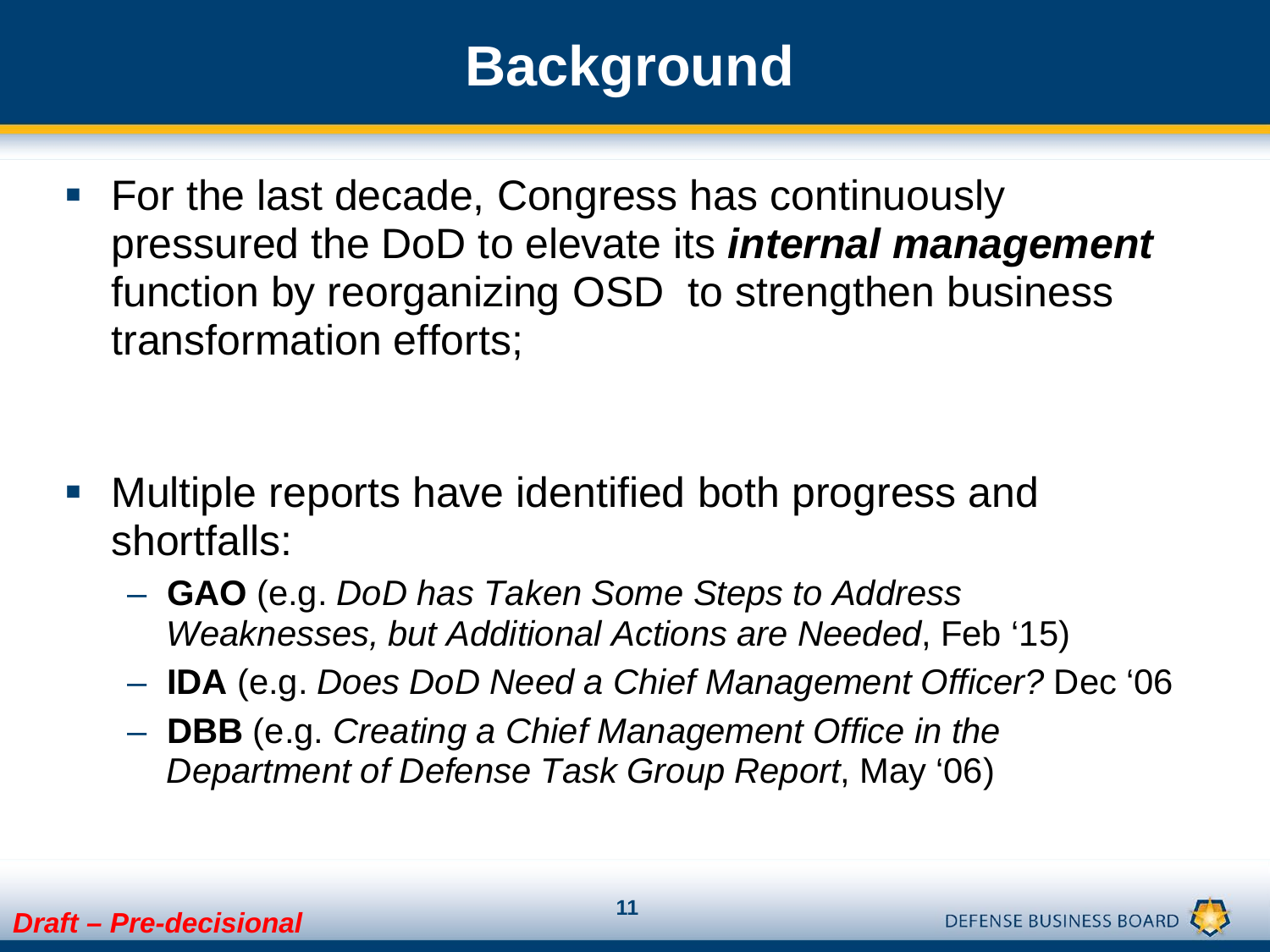# **Current Legislation**

- The Carl Levin and Howard P. "Buck" McKeon National Defense Authorization Act for Fiscal Year 2015 directed DoD to:
	- Establish a USD(BMI) through the conversion of DCMO;
	- **Elevate the position to Executive Level II, and make third in DoD precedence;**
	- **USD(BMI) assume authority over:** 
		- DoD Chief Information Officer
		- Performance Improvement Officer
		- **Deputy Chief Management Officer**
- Effective date is **February 1, 2017**.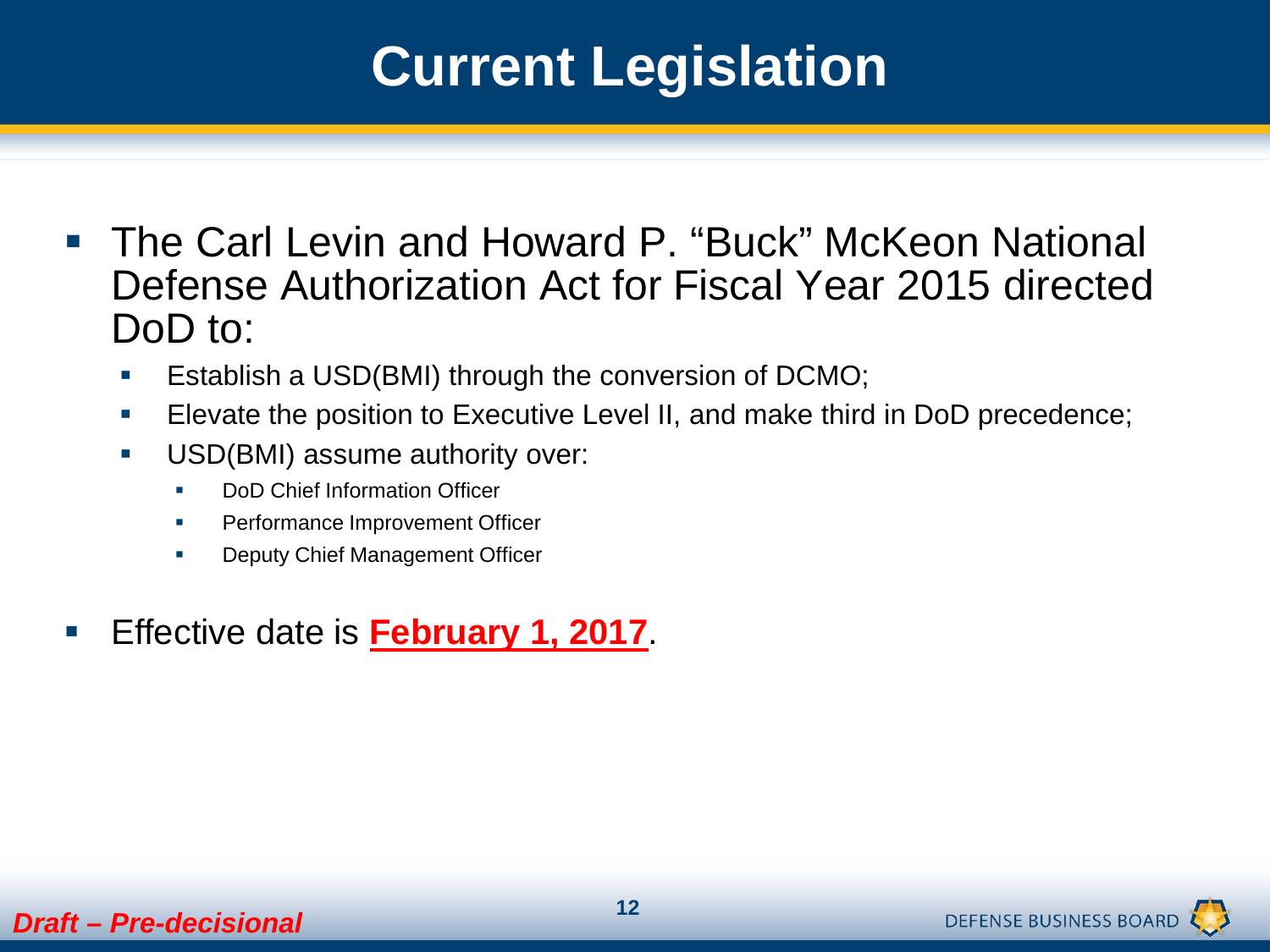# **Our Approach**

In the early, formative stage of planning;

Researching existing reports and legislation;

 Planning to interview "thought leaders" from both inside the Department, as well as the private sector, academia, think tanks, etc.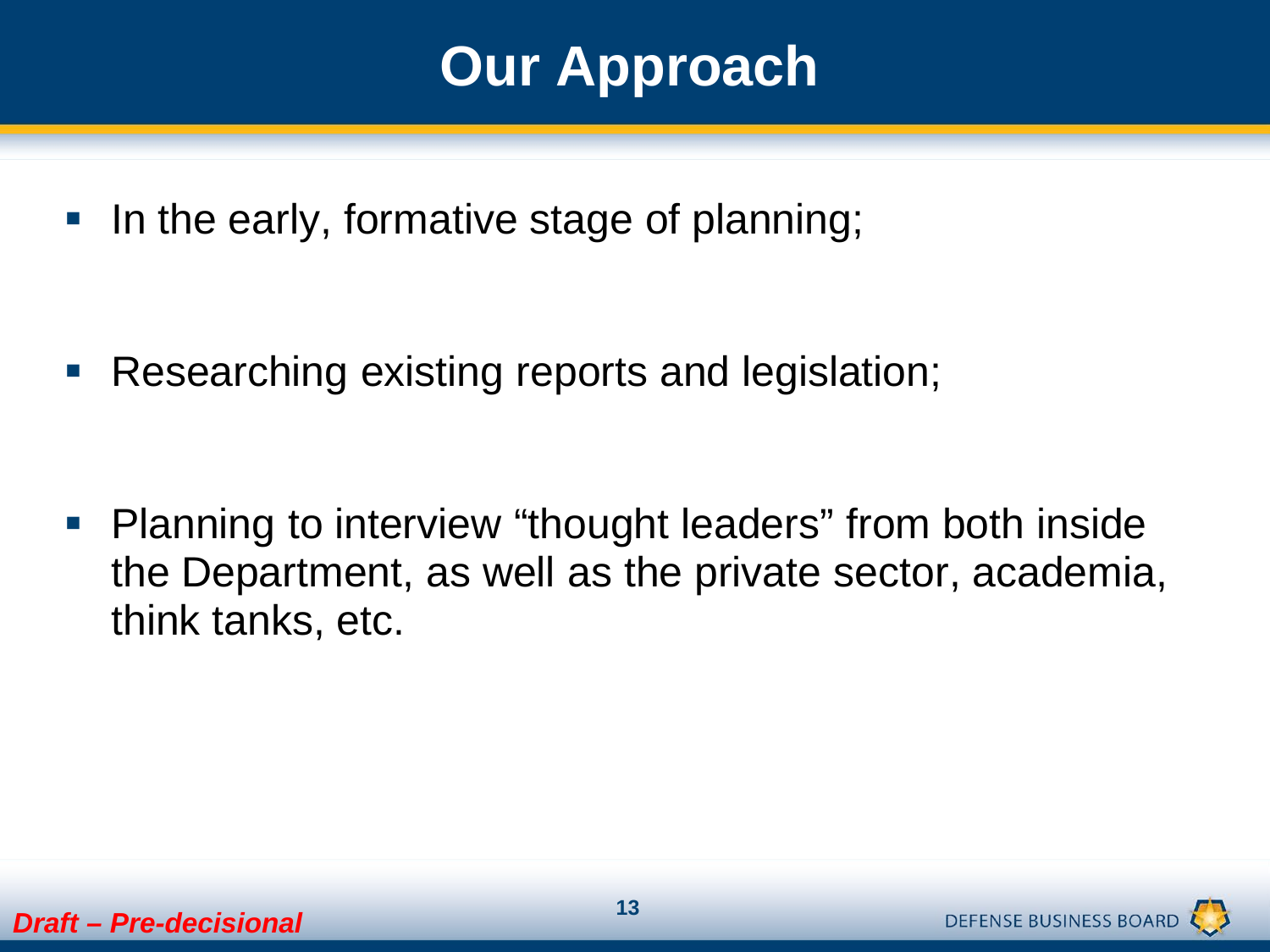

# *Future Models for Federally Funded Research and Development Centers Public Update*

**October 22, 2015 – Mr. Michael Bayer**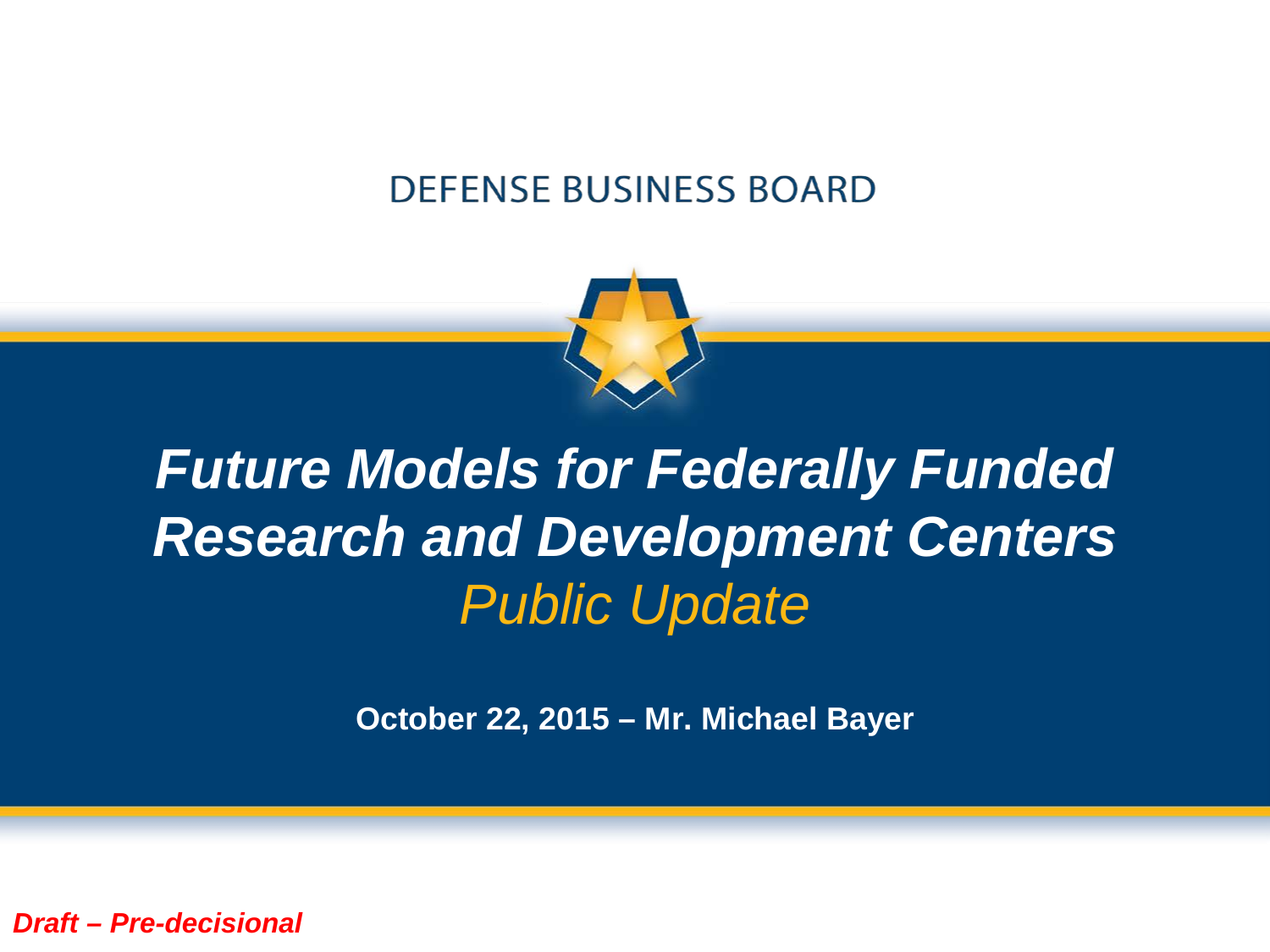## **Terms Of Reference**

- Factors that created FFRDC contracts have changed
- Today's private sector has well established core competencies in the areas of analysis, engineering, acquisition support, and research and development
- Pace of threat development may require expertise beyond traditional Defense Industrial Base & FFRDCs
- Reduction in Industry self-funded R&D presents challenges that require fresh look at role of FFRDC contracts as an innovative national resource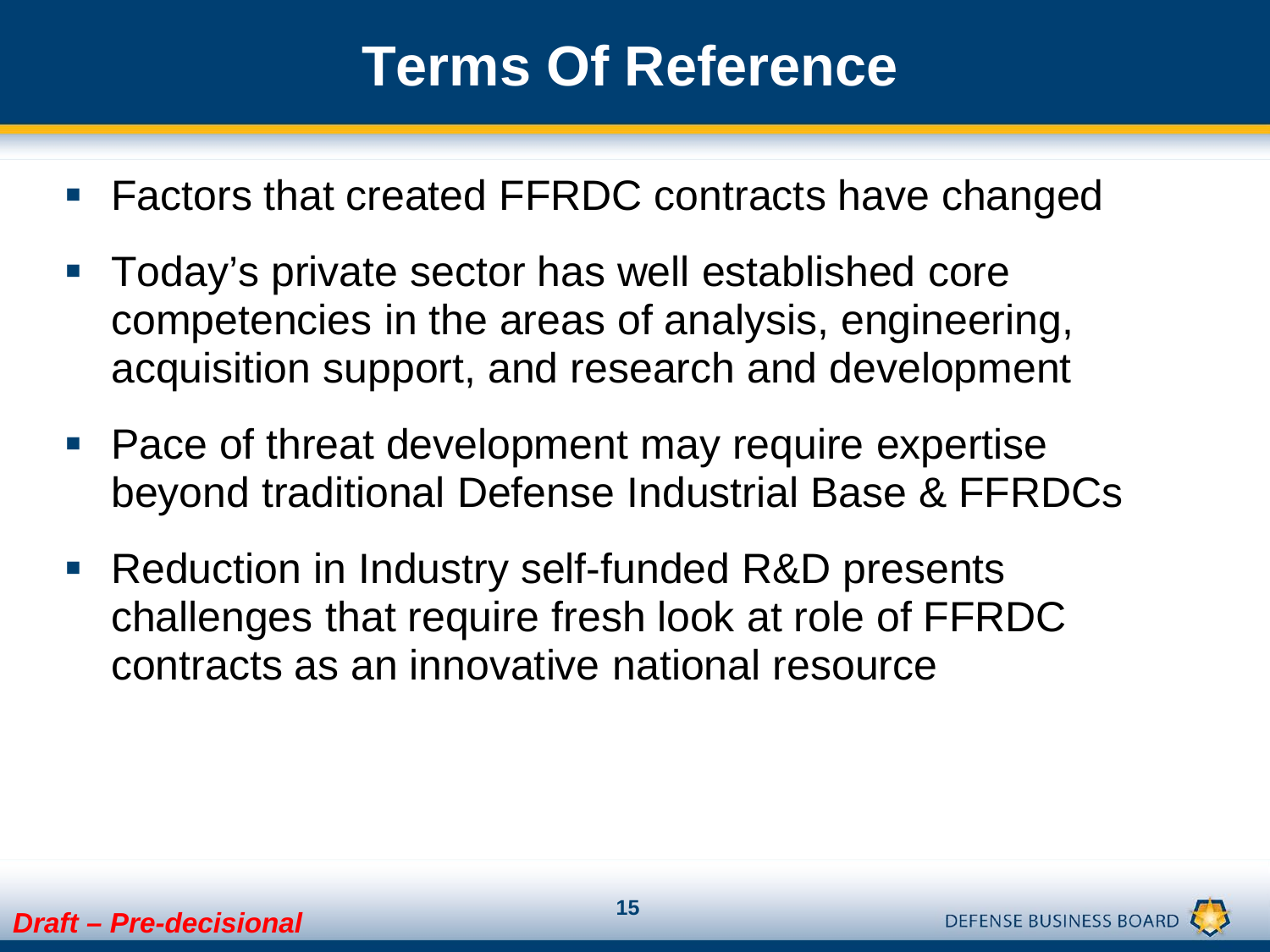## **Problem Statement**

- Review existing governance models
	- DoD sponsored FFRDC contracts
	- Non-DoD government agency sponsored
- Compare management of current R&D activities
	- To those of similar private sector companies
	- To those of other governmental organizations
- Identify areas currently being accomplished under the DoD FFRDC contracts
	- Should this construct continue?
	- What barriers need to be overcome?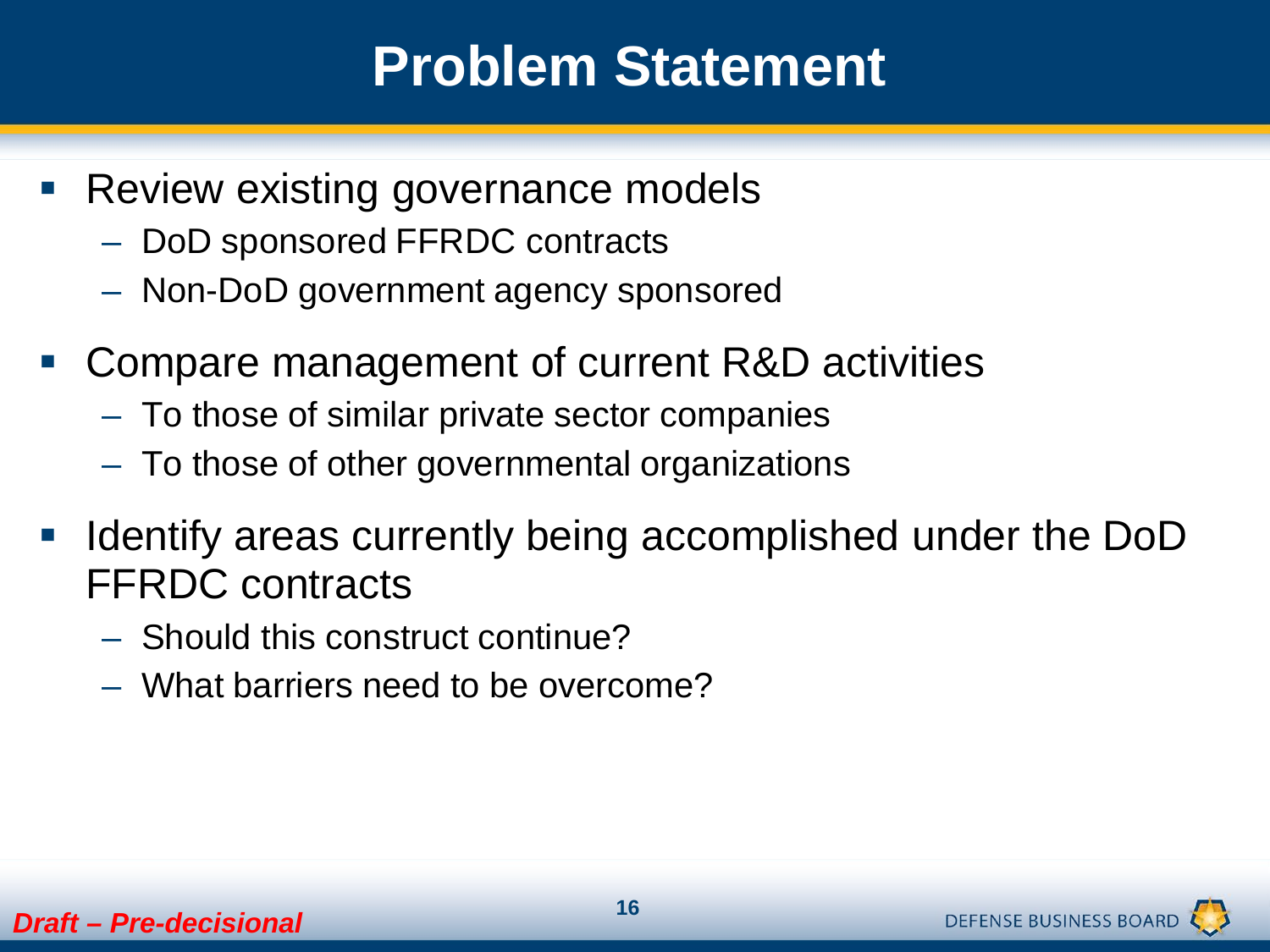## **Way Ahead**

- **Task Group Team has yet to be determined**
- Scheduled due date April 2016